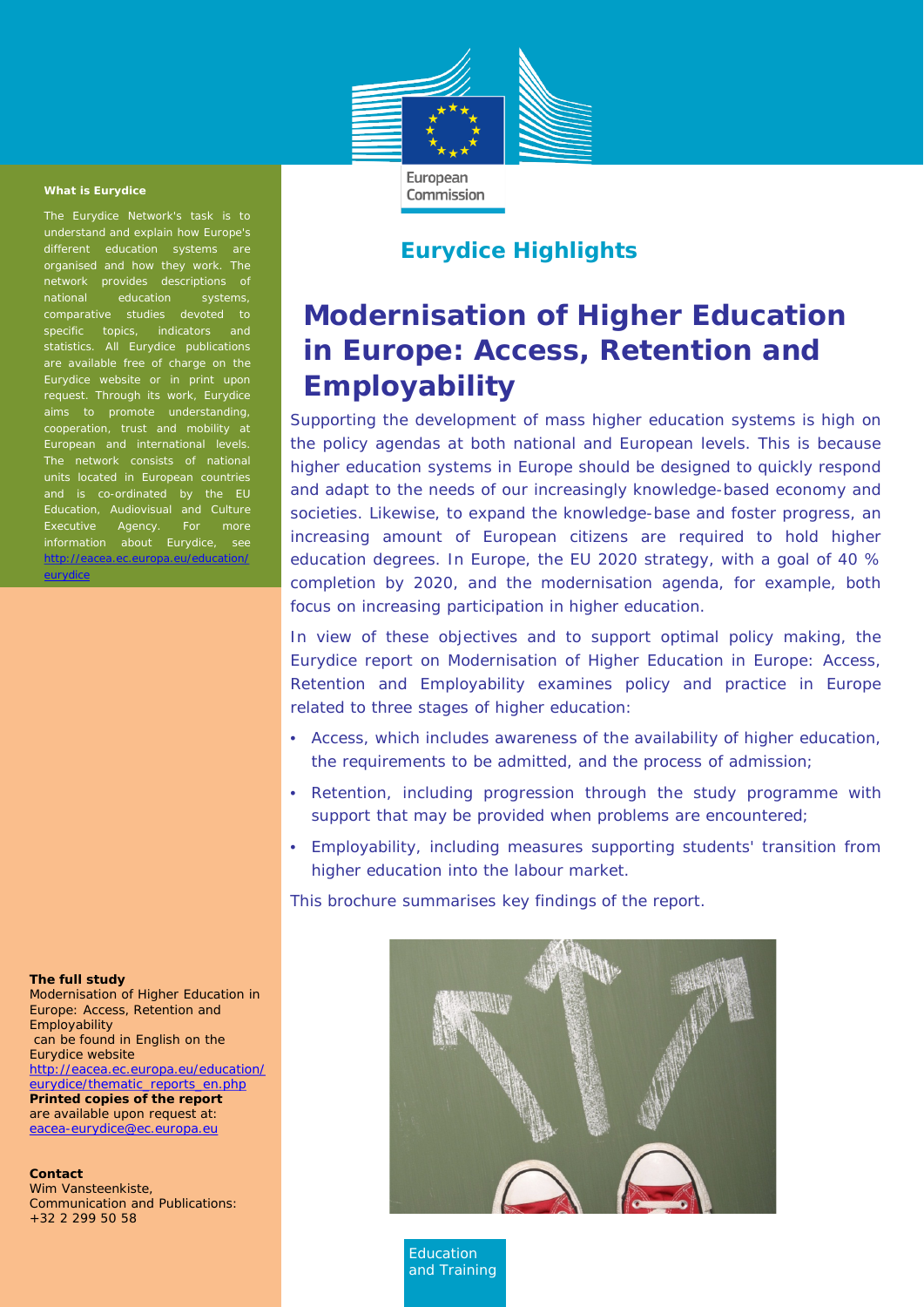#### **Only eight countries have set targets to increase participation of specified student groups**

The concept of access to higher education no longer only entails the right of eligible students to apply to, and to be considered for, a study programme. It now also encompasses a 'social dimension', which aspires for student bodies to reflect all sections of society. In practice, this means that policies should aim at removing obstacles related to disadvantages such as the social and economic background of applicants. General targets regarding access have been set by nearly all countries. However, there are only eight countries that have defined participation targets for specified student groups. Moreover, the student groups that these countries have identified as targets vary considerably. For example, in the Flemish Community of Belgium, the target refers to children whose parents



*Source:* Eurydice.

do not hold a higher education qualification. Finland focuses on increasing male participation while Lithuania would like to increase female participation in maths and sciences.

### **Monitoring of student characteristics varies significantly between countries and data is not exploited optimally**

Although nearly all countries capture basic characteristics of the student population such as age and gender, the range of student characteristics that countries monitor over time varies

significantly: 'type and level of qualification achieved prior to entry to higher education' is by far the most frequently monitored aspect, whereas the 'ethnic, cultural or linguistic minority status' of the student population is rarely taken into account.



*Most frequently monitored student body characteristics 2012/13*

Even when student data is monitored systematically, it is not always exploited optimally. 19 education systems were for example not able to report on specific changes to the diversity of their student body between 2002/03 to 2012/13 beyond those of a general nature such as student numbers or gender distribution.

 $(1)$  SCT



*National Policy approaches to widening participation 2012/13*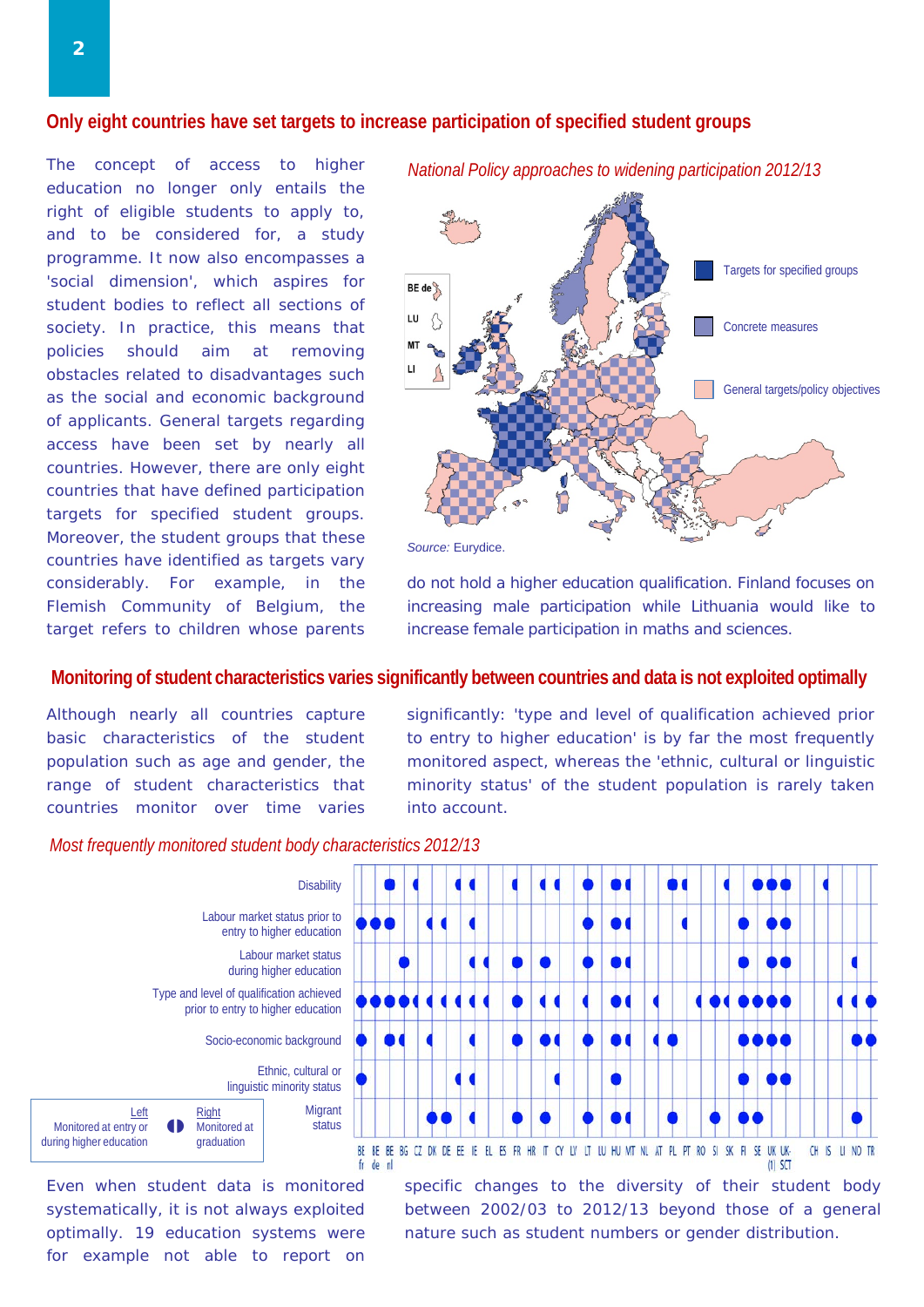#### **Higher education institutions rarely receive financial incentives to widen access**

Another striking fact that contradicts policy ambitions lies in the lack of financial incentives to higher education institutions to widen access. Only two national governments, Ireland and the United Kingdom, reward higher education institutions that are successful in recruiting, and retaining students from under-represented groups throughout their whole study programme.

### **26 education systems use financial incentives for students to finish their studies on time**

Facilitating access to higher education alone does not guarantee high graduation rates. That's why adequate attention needs to be paid to students actually completing their studies. While precise targets related to improving student retention are not commonly found, individual countries usually set overarching goals to reduce student drop-out and provide specific reward measures to students. 26 education systems, for example, have in place financial incentives that encourage students to complete their studies on time. In these systems, students may for example be asked to pay tuition or administrative fees only if they exceed the regular length of study. Another measure would be to limit financial student support to the regular duration of the studies.

*Incentives for students to complete studies within a limited period of time, 2012/13*



## **Half of European countries offer financial incentives to institutions that work on increasing completion rates**

*Impact of completion/drop-out rates on higher education institution's funding, 2012/13*



In addition to financially rewarding individual students, countries can also give financial incentives to higher education institutions that implement measures to retain their students. Interestingly enough, only half of European countries offer such incentives. In the other half, improving completion or reducing drop-out rates has no impact on an institution's funding.